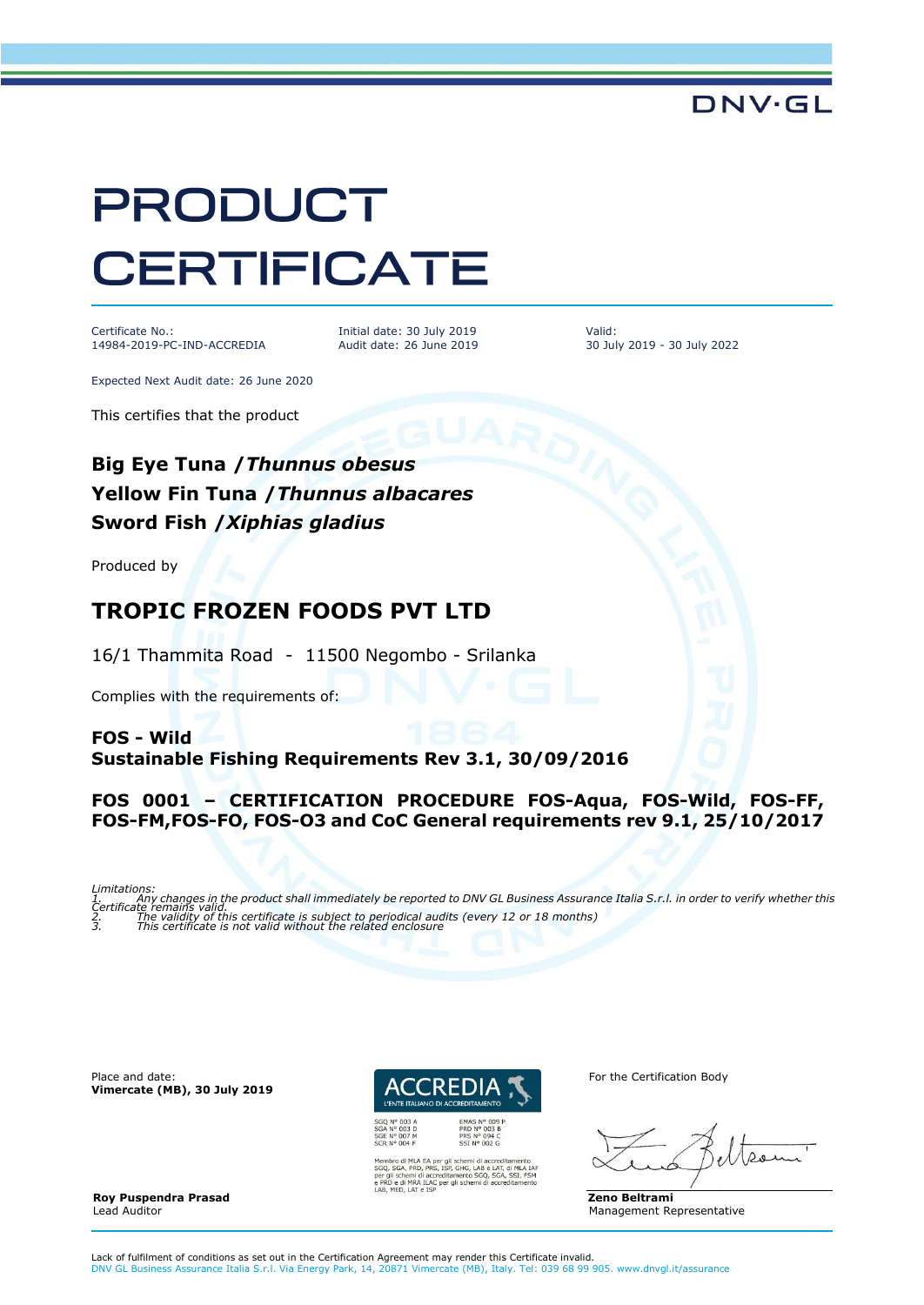Certificate No.: 14984-2019-PC-IND-ACCREDIA Place and date: Vimercate (MB), 30 July 2019

# **Appendix to Certificate**

| <b>Vessels</b>         | Product                                                                                              | <b>FAO Zone</b> | <b>Fishing</b><br>method |
|------------------------|------------------------------------------------------------------------------------------------------|-----------------|--------------------------|
| IMULA 0608-CHW         | Big Eye Tuna / Thunnus obesus<br>Yellow Fin Tuna /Thunnus albacares<br>Sword Fish / Xiphias gladius  | FAO Zone 57     | Long Line                |
| IMUL-A-0571-NBO        | Big Eye Tuna / Thunnus obesus<br>Yellow Fin Tuna /Thunnus albacares<br>Sword Fish / Xiphias gladius  | FAO Zone 57     | Long Line                |
| IMUL-A-0738-CHW        | Big Eye Tuna / Thunnus obesus<br>Yellow Fin Tuna / Thunnus albacares<br>Sword Fish / Xiphias gladius | FAO Zone 57     | Long Line                |
| <b>IMUL-A-0765-KLT</b> | Big Eye Tuna / Thunnus obesus<br>Yellow Fin Tuna /Thunnus albacares<br>Sword Fish / Xiphias gladius  | FAO Zone 57     | Long Line                |
| IMUL-A-0512-CHW        | Big Eye Tuna / Thunnus obesus<br>Yellow Fin Tuna /Thunnus albacares<br>Sword Fish / Xiphias gladius  | FAO Zone 57     | Long Line                |
| <b>IMUL-A-0650-NBO</b> | Big Eye Tuna / Thunnus obesus<br>Yellow Fin Tuna / Thunnus albacares<br>Sword Fish / Xiphias gladius | FAO Zone 57     | Long Line                |
| IMUL-A-0635-NBO        | Big Eye Tuna / Thunnus obesus<br>Yellow Fin Tuna / Thunnus albacares<br>Sword Fish / Xiphias gladius | FAO Zone 57     | Long Line                |
| IMUL-A-0824-CHW        | Big Eye Tuna / Thunnus obesus<br>Yellow Fin Tuna /Thunnus albacares<br>Sword Fish / Xiphias gladius  | FAO Zone 57     | Long Line                |
| IMUL-A-0636-CHW        | Big Eye Tuna / Thunnus obesus<br>Yellow Fin Tuna / Thunnus albacares<br>Sword Fish / Xiphias gladius | FAO Zone 57     | Long Line                |
| IMUL-A-0313-CHW        | Big Eye Tuna / Thunnus obesus<br>Yellow Fin Tuna /Thunnus albacares<br>Sword Fish / Xiphias gladius  | FAO Zone 57     | Long Line                |

Lack of fulfilment of conditions as set out in the Certification Agreement may render this Certificate invalid.<br>DNV GL Business Assurance Italia S.r.l. Via Energy Park, 14, 20871 Vimercate (MB), Italy. Tel: 039 68 99 905.

**DNV·GL**